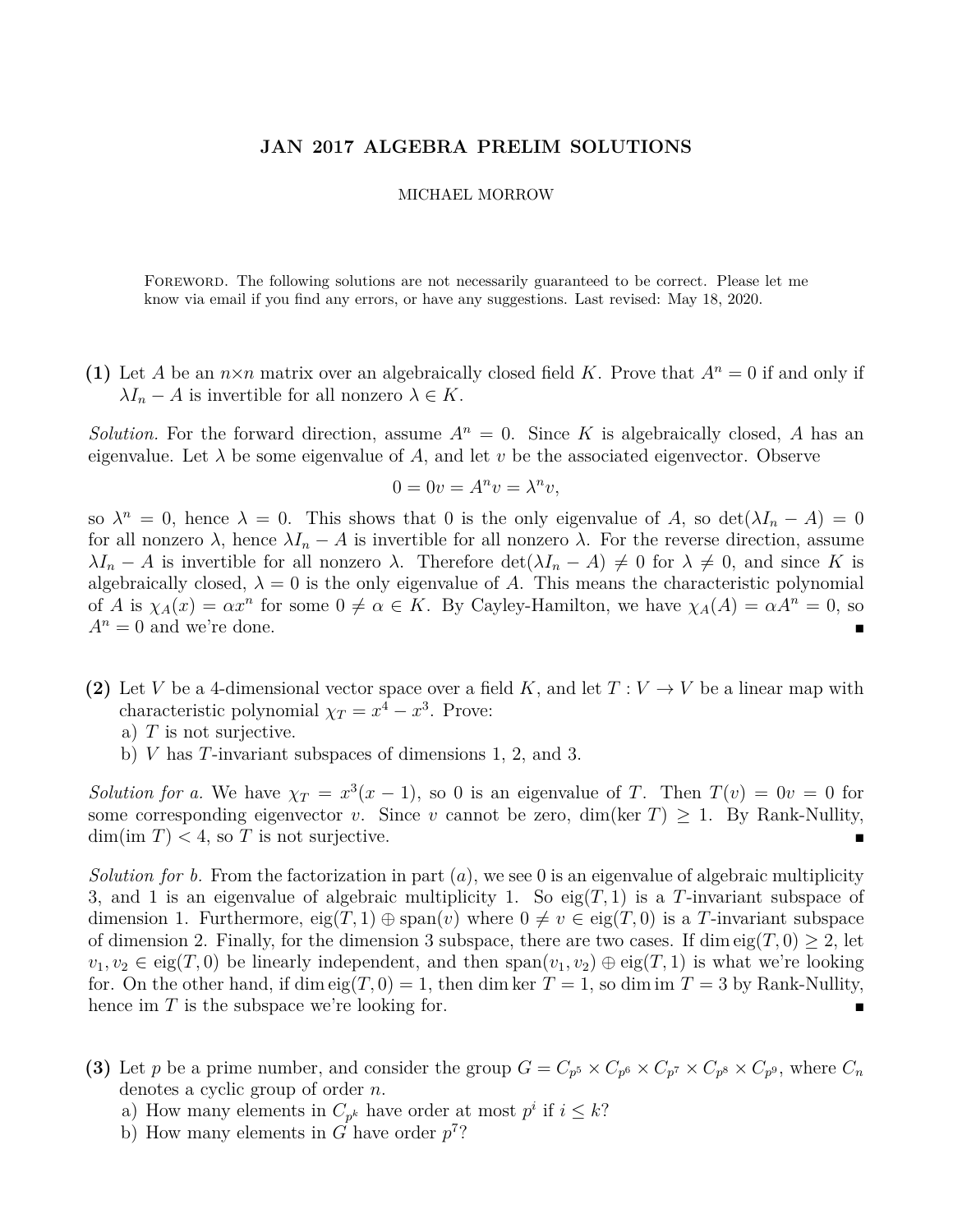*Solution for a.* In general, a cyclic group of order *n* has an element of order *d* if and only if  $d \mid n$ . In this case, the number of elements of order *d* is given by  $\varphi(d)$ , where  $\varphi$  is the Euler totient function. Therefore, if  $\eta(p^i)$  denotes the number of elements in  $C_{p^k}$  having order at most  $p^i$ , then

$$
\eta(p^i) = \sum_{\substack{d \mid p^k \\ d \le p^i}} \varphi(d) = \sum_{d \mid p^i} \varphi(d) = p^i.
$$

*Solution for b.* For any  $x = (r, s, t, u, v) \in G$ , we must have ord $(x) = \text{lcm}(\text{ord}(r), \ldots, \text{ord}(v))$ . Using this fact along with part (*a*), we have  $p^5 p^6 p^7 p^7 p^7$  elements of order at most  $p^7$ , and  $p^5 p^6 p^6 p^6 p^6$ elements of order at most *p* 6 . This gives

$$
p5p6p7p7p7 - p5p6p6p6p6 = p32 - p29
$$

elements of order exactly *p* 7 . In the second control of the second control of the second control of the second control of

**(4)** a) Give the definition of a solvable group.

b) Let  $p < q$  be primes, and let *G* be of order  $pq^n$  for  $n \in \mathbb{N}$ . Show *G* is solvable.

*Solution for a.* A group *G* is *solvable* if there is a subnormal series

$$
G_0 = \{e\} \lhd G_1 \lhd \cdots \lhd G_k = G
$$

such that each quotient  $G_j/G_{j-1}$  is abelian for  $j = 1, 2, \ldots, k$ .

*Solution for b.* Sylow's Theorem says that the number  $n_q$  of Sylow *q*-subgroups of *G* must satisfy  $n_q \equiv 1 \pmod{q}$  and  $n_q \mid p$ . This forces  $n_q = 1$ , so *G* has a normal Sylow *q*-subgroup, call it *Q*. Since  $|Q| = q^n$ , *Q* has subgroups  $Q_i$  of order  $q^i$  for each  $0 \le i < n$ . Set  $Q_n = Q$ . Since each  $Q_i$ is of index *q* in  $Q_{i+1}$  for  $i < n$ , and *q* is the smallest prime dividing the order of  $Q_{i+1}$ , each  $Q_i$  is normal in  $Q_{i+1}$ . This gives rise to the subnormal series

$$
Q_0 = \{e\} \lhd Q_1 \lhd \cdots \lhd Q_n = Q \lhd G.
$$

The quotient  $G/Q$  has order  $pq^n/q^n = p$ , so  $G/Q$  is abelian. Each quotient  $Q_{i+1}/Q_i$  is of order q for  $0 \leq i < n$ , so  $Q_{i+1}/Q_i$  is abelian. Hence *G* is solvable.

**(5)** Consider the ring of Gaussian integers  $R = \mathbb{Z}[i]$ . Determine all ring maps  $R \times R \to R$  that map the identity of  $R \times R$  onto the identity of  $R$ .

*Solution.* Note that  $R \times R$  is generated by  $a = (1,0), b = (0,1), c = (i,0)$  and  $d = (0,i)$ . Any ring map  $\varphi$  is completely determined by its action on these generators. Suppose  $(1,1) \mapsto 1$ . Then  $\varphi(a) + \varphi(b) = \varphi(a+b) = \varphi(1,1) = 1$ . Furthermore,  $\varphi(a)^2 = \varphi(a^2) = \varphi(a)$ , and  $\varphi(b)^2 = \varphi(b^2) =$  $\varphi(b)$ . This means either  $\varphi(a) = 1$  and  $\varphi(b) = 0$ , or  $\varphi(a) = 0$  and  $\varphi(b) = 1$ . We proceed by cases.

Case 1: Suppose  $\varphi(a) = 1$  and  $\varphi(b) = 0$ . We have  $\varphi(c)^2 = \varphi(c^2) = \varphi(-a) = -\varphi(a) = -1$ . Thus  $\varphi(c) = \pm i$ . Also,  $\varphi(d)^2 = \varphi(d^2) = \varphi(-b) = -\varphi(b) = 0$ . So  $\varphi(d) = 0$ .

Case 2: Suppose  $\varphi(a) = 0$  and  $\varphi(b) = 1$ . A similar argument as in Case 1 shows that  $\varphi(c) = 0$  and  $\varphi(d) = \pm i$ .

The above two cases show that the only ring maps sending  $(1, 1)$  to 1 are  $(x + yi, v + wi) \mapsto x \pm yi$ and  $(x + yi, v + wi) \mapsto v \pm wi$ .

 $\blacksquare$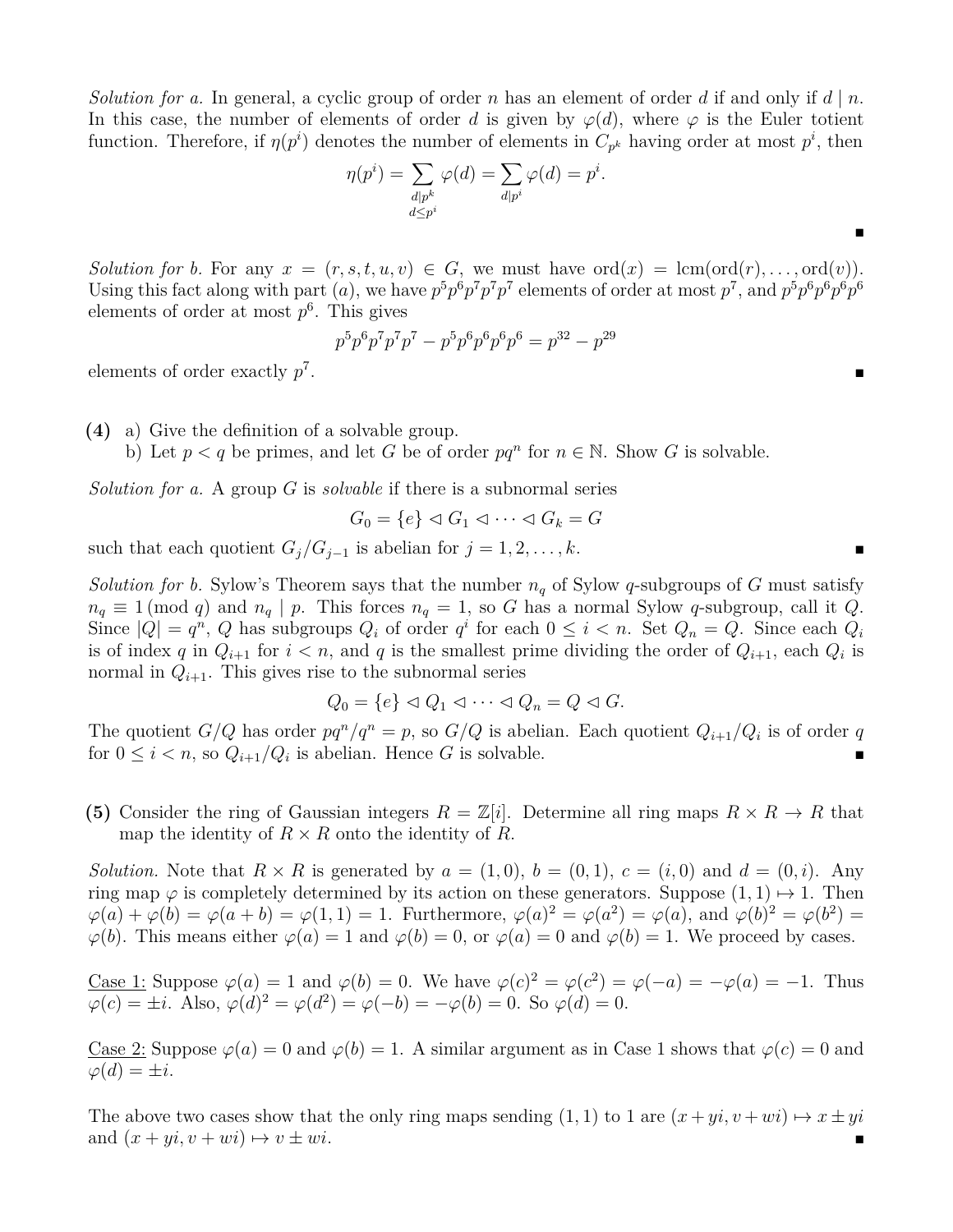**(6)** Let *R* be an integral domain such that the set of nonzero ideals of *R* contains a minimal element *I* (with respect to inclusion). Prove that *R* is a field. (Hint: For a nonzero  $a \in I$ consider its square  $a^2$ .)

*Solution.* Let  $a \in I$  be nonzero. Then  $a^2 \in I$ , so  $(a^2) \subset I$ . Since  $a \neq 0$ , we have  $a^2 \neq 0$  (since *R* has no zero divisors), and thus  $(a^2) \neq (0)$ . Since *I* is minimal, we must have  $(a^2) = I$ . This means  $a = ra^2$  for some  $r \in R$ . Since R is an integral domain, we have cancellation, thus  $1 = ra$ . Therefore *a* is a unit, so  $I = R$ . Hence *R* is the smallest nonzero ideal of *R*, so *R* is a field.

**(7)** Let  $f \in K[x]$  be an irreducible polynomial of degree *n* over a field K. Let  $L/K$  be a field extension of degree *m*. If  $(m, n) = 1$ , then show that *f* is irreducible in  $L|x|$ .

*Solution.* Let  $\alpha$  be a root of *f*. Since *f* is irreducible over *K*,  $[K(\alpha): K] = n$ . Since the minimal polynomial  $m_{\alpha}$  of  $\alpha$  over *L* divides *f*, we have  $[L(\alpha):L] \leq n$ . Observe

$$
[L(\alpha) : K] = [L(\alpha) : L][L : K] = m[L(\alpha) : L] \le mn,
$$

and

$$
[L(\alpha):K] = [L(\alpha):K(\alpha)][K(\alpha):K] = n[L(\alpha):K(\alpha)].
$$

So  $[L(\alpha): K] \leq mn$ , is a multiple of *n*, and is a multiple of *m*. Since  $(m, n) = 1$ , we have  $[L(\alpha):K] = mn$ . Thus  $[L(\alpha):L] = n$ , so  $m_{\alpha}$  is of degree *n*. Therefore  $\beta m_{\alpha} = f$  for some  $\beta \in L$ . Since  $m_{\alpha}$  is irreducible in  $L[x]$ , it follows that *f* is irreducible in  $L[x]$ , as desired.

- **(8)** Let  $\mathbb{F}_q$  denote a finite field with  $q = p^n$  elements, where p is a prime number.
	- a) Prove that the map  $\varphi : \mathbb{F}_q \to \mathbb{F}_q$ ,  $a \mapsto a^p a$ , is  $\mathbb{F}_p$ -linear.
	- b) Consider the polynomial  $f = x^{p^{n-1}} + x^{p^{n-2}} + \ldots + x^p + x$  and the sets

$$
S = \{a^p - a \mid a \in \mathbb{F}_q\},\
$$
  

$$
T = \{b \in \mathbb{F}_q \mid f(b) = 0\}.
$$

Show that  $S = T$ .

*Solution for a.* Let  $a, b \in \mathbb{F}_q$  and let  $\lambda \in \mathbb{F}_p$ . Then

$$
\varphi(\lambda a + b) = (\lambda a + b)^p - (\lambda a + b) = \lambda(a^p - a) + (b^p - b) = \lambda \varphi(a) + \varphi(b).
$$

This follows from the fact that  $\mathbb{F}_p$  is fixed by the Frobenius automorphism.

*Solution for b.* Let  $x \in S$ . Then  $x = a^p - a$  for some  $a \in \mathbb{F}_q$ . We have

$$
f(x) = (ap - a)pn-1 + (ap - a)pn-2 + ... + (ap - a)p + (ap - a)
$$
  
= a<sup>p<sup>n</sup></sup> + a<sup>p<sup>n-1</sup></sup> + ... + a<sup>p<sup>2</sup></sup> + a<sup>p</sup> - a<sup>p<sup>n-1</sup></sup> - a<sup>p<sup>n-2</sup></sup> - ... - a<sup>p</sup> - a  
= a<sup>p<sup>n</sup></sup> - a  
= a - a  
= 0.

Therefore  $x \in T$ , so  $S \subset T$ . For equality, first note that since f is of degree  $p^{n-1}$ , f has at most  $p^{n-1}$  roots in  $\mathbb{F}_q$ . Thus  $|T| \leq p^{n-1}$ . Since  $a^p - a$  has at most *p* roots in  $\mathbb{F}_q$ , we have  $|\text{ker } \varphi| \leq p$ , so dim ker  $\varphi \leq 1$ . By Rank-Nullity,

$$
\dim \mathbb{F}_q = \dim \mathrm{im} \, \varphi + \dim \ker \, \varphi \le \dim \mathrm{im} \, \varphi + 1,
$$